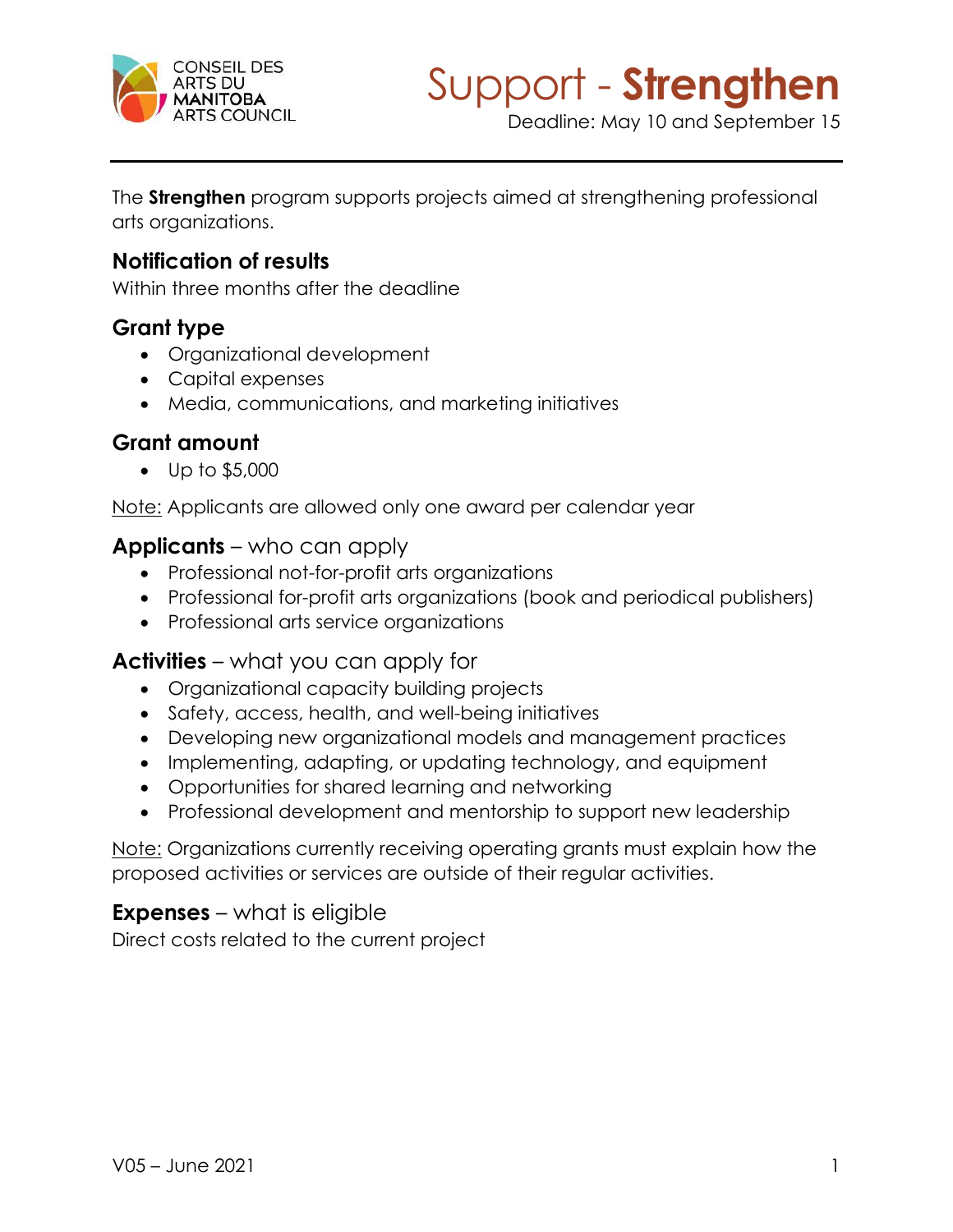

Deadline: May 10 and September 15

# **Assessment** – how decisions are made

Your application to the Strengthen program will be assessed by a peer assessment jury on the following criteria:

- Project merit
- Impact
- Feasibility

Note: Refer to the **Peer Assessment Handbook** for more information.

## **Resources**

To get in touch with the appropriate program consultant, to get technical assistance, or to request [Accessibility financial assistance,](https://artscouncil.mb.ca/grants/accessibility/) contact our Help Desk during our regular business hours (8:30-4:30, Monday to Friday). If the deadline you are applying to falls on a weekend, please get in touch with us before the end of our business hours.

If you are Deaf or living with a disability or mental illness, you may be eligible to receive funds to contribute to costs for disability-related supports and services.

The role of MAC Program Consultants is to provide support to our grant applicants. If you are looking for help with your application, a consultant can meet with you to discuss your proposed project or review parts of your application. Consultations are in high demand closer to the application deadline, so we suggest you contact us as soon as possible.

#### **Help Desk**

Phone: 204-945-2237 Toll-Free: 1-866-994-2787 Email: [helpdesk@artscouncil.mb.ca](mailto:helpdesk@artscouncil.mb.ca)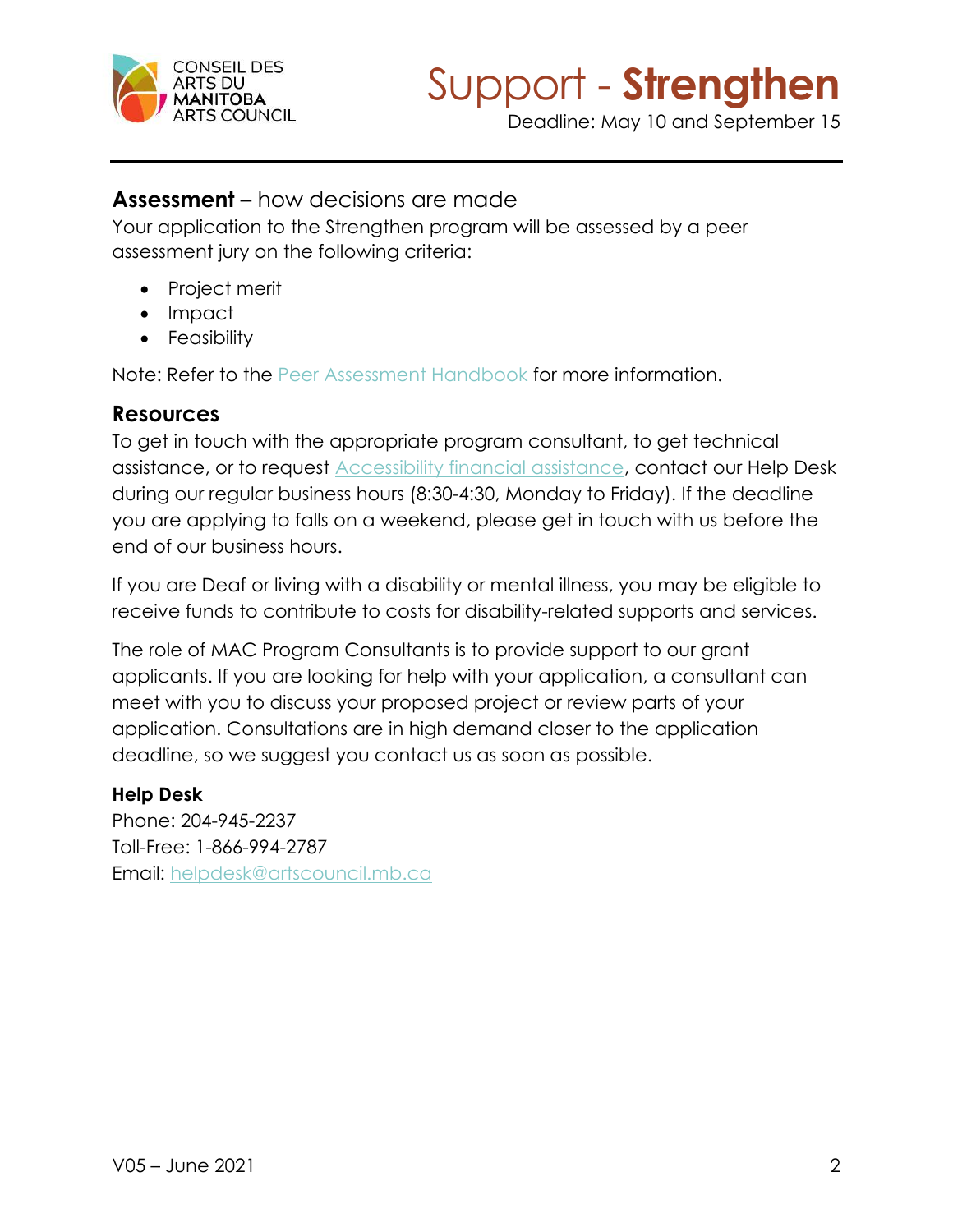

Deadline: May 10 and September 15

# **Application content**

MAC now receives grant applications through our Online Application System. In order to apply, you will need to have a valid profile in the Online Application System.

# **1. Project information**

You will be asked to provide details on the type of grant that you are applying for, your project title, the artistic discipline(s) most relevant to this application, the project start date and end date, and the type of activity within your project.

In addition, you will be asked to address the following:

- Background, influences, and previous activities relevant to this application (500 word)
- Project description (750 words)
- Describe your timeline (250 words)
- Payment and working conditions (100 words)
- What is your relationship to the culture(s) and/or communities represented in your project? (200 words) If your project involves communities, cultures, or cultural practices outside your own community or culture, demonstrate how you are approaching the subject matter with cultural integrity. (200 words, if applicable)
- Additional information that has not been asked that is essential to understanding your application (250 words)

# **2. Collaborator information**

You will be asked to describe who will be involved and/or participating in the project. Explain why you chose to work with them and what they bring to the project. You will also be asked to include bios for key collaborators.

# **3. Budget**

You will be asked to complete the budget sheet provided. Do not include cents, you may enter whole dollar amounts only. The budget form is used across most MAC programs and some sections may not apply to your project. Include brief clarifications of individual budget lines in the description fields, if necessary.